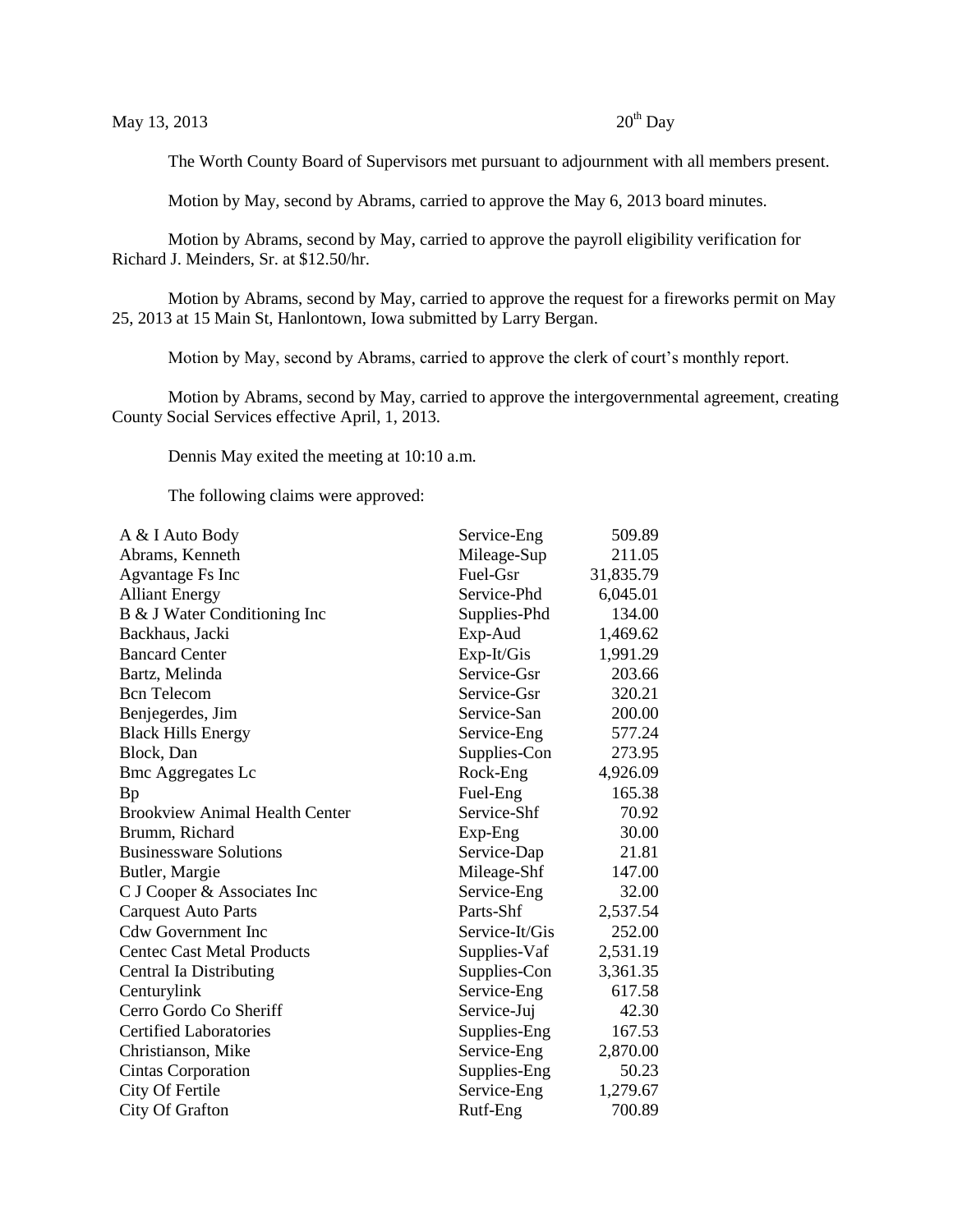| <b>City Of Hanlontown</b>           | Rutf-Eng     | 284.93    |
|-------------------------------------|--------------|-----------|
| City Of Joice                       | Service-Eng  | 724.86    |
| <b>City Of Kensett</b>              | Service-Eng  | 377.93    |
| City Of Manly                       | Service-Eng  | 43.81     |
| City Of Northwood                   | Service-Eng  | 219.34    |
| Clark, Kay                          | Service-Asr  | 105.00    |
| Culligan                            | Supplies-Shf | 30.90     |
| Dave Syverson Inc                   | Parts-Eng    | 17.60     |
| Des Moines Stamp Mfg Co             | Service-Trs  | 65.75     |
| Eilertson, Eugene                   | Service-Con  | 801.12    |
| <b>Electronic Engineering</b>       | Service-Shf  | 3,459.45  |
| <b>Falkstone Llc</b>                | Rock-Eng     | 4,324.38  |
| <b>Fallgatter's Market</b>          | Supplies-Con | 287.01    |
| <b>Fastenal Company</b>             | Supplies-Eng | 342.04    |
| First Contact 9-1-1, Llc            | Edu-Shf      | 600.00    |
| <b>Francis Lauer Youth Svcs</b>     | Service-Juj  | 326.55    |
| Gansen Auto & Ry Sales, Inc.        | Supplies-Con | 64.91     |
| Goveonnection Inc                   | Service-Dap  | 2,397.00  |
| Greve Law Office                    | Exp-Aty      | 147.50    |
| Hackbart, Philip E.                 | Mileage-Vaf  | 12.60     |
| Hanson, Jacob                       | Mileage-Trs  | 121.80    |
| Haugen, David                       | Mileage-Sup  | 178.50    |
| Healthworks                         | Service-Eng  | 21.00     |
| <b>Heartland Power Coop</b>         | Service-Wwt  | 2,319.22  |
| Heiken, David                       | Parts-Eng    | 106.35    |
| Huber Supply Co                     | Supplies-Eng | 639.17    |
| Ia Dept Of Transportation           | Supplies-Eng | 7.50      |
| Ia Secretary Of State               | Service-Vaf  | 30.00     |
| <b>Interstate Motor Trucks</b>      | Service-Eng  | 1,800.52  |
| J & J Machining Welding & Fabr      | Service-Eng  | 2,254.70  |
| Joe's Collision & Performance       | Service-Shf  | 36.53     |
| <b>Johnson Vinyl Graphics</b>       | Service-Con  | 366.00    |
| <b>Knudtson Automotive Services</b> | Service-Shf  | 67.25     |
| Kruger, Thomas                      | Supplies-Con | 30.00     |
| Kws Inc                             | Service-Eng  | 3,422.80  |
| Larsen Plumbing & Heating Inc       | Service-Shf  | 80.88     |
| Lawson Products Inc                 | Supplies-Con | 249.22    |
| Low, Richard R                      | Fuel-Asr     | 68.68     |
| Mail Services Llc                   | Supplies-Trs | 270.26    |
| <b>Manly Junction Signal</b>        | Service-Trs  | 36.00     |
| Marshall & Swift Inc                | Service-Gsr  | 337.09    |
| <b>Martin Marietta Materials</b>    | Rock-Eng     | 20,380.20 |
| May, Dennis                         | Mileage-Sup  | 21.00     |
| Mc Clure Engineering Co             | Project-Ndp  | 12,818.90 |
| Mediacom                            | Service-Phd  | 439.80    |
| Melby, Ruth                         | Mileage-Mha  | 33.08     |
| Menards                             | Supplies-Eng | 224.97    |
| Midwest Wheel Companies             | Parts-Eng    | 587.72    |
| Mitchell County Ema                 | Mileage-Ema  | 327.60    |
| No Ia Juvenile Detention            | Service-Juj  | 2,750.00  |
|                                     |              |           |